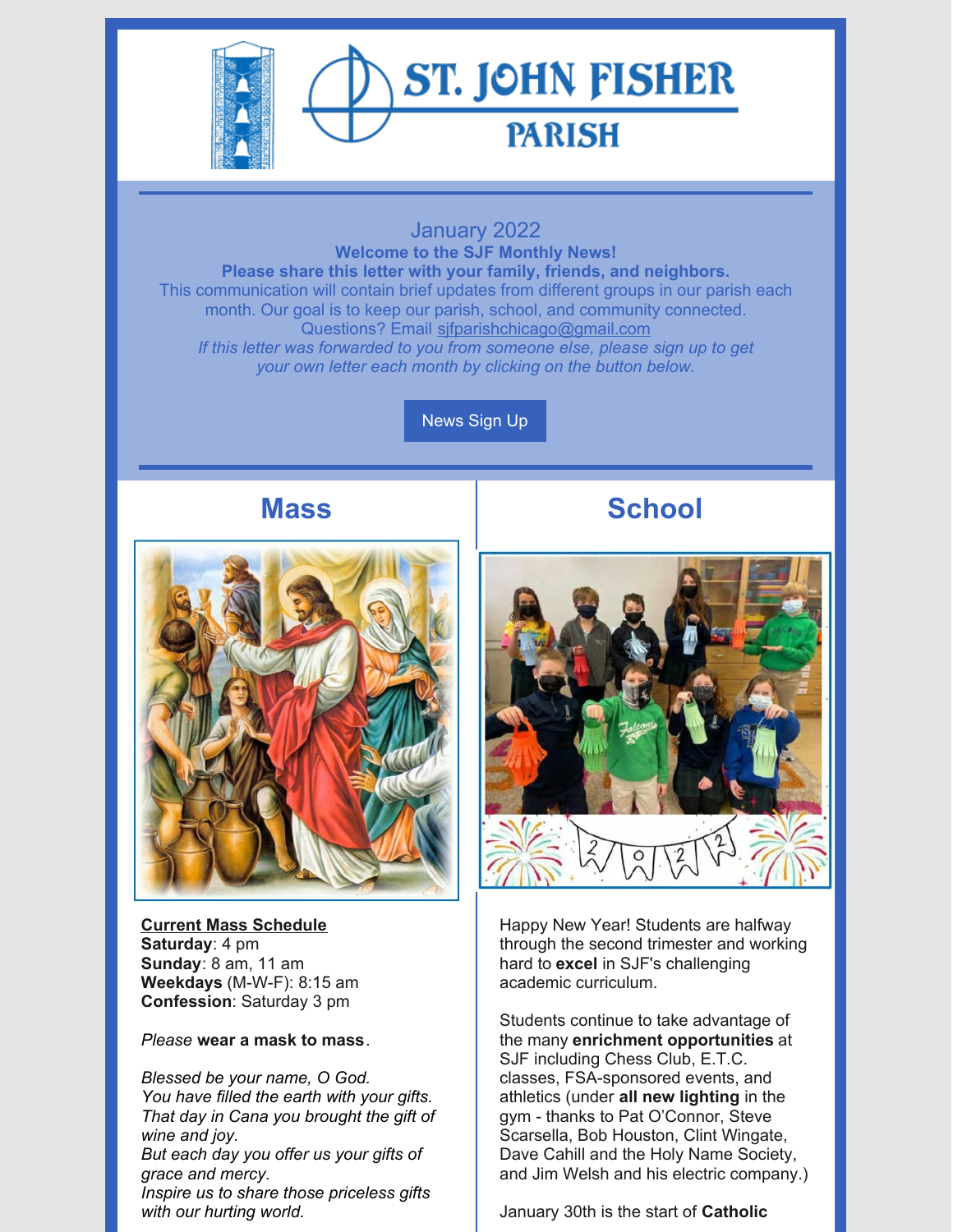*Amen*. From Sisters of Mercy of the [Americas](https://www.facebook.com/MercySisters/)

#### Access Daily [Readings](https://bible.usccb.org/)

St. John Fisher Parish **[Website](https://www.stjohnfisherparish.net/)** 

St. John Fisher School [Website](https://www.sjfschool.net/)

**Schools Week!** Students, faculty, and staff will celebrate in school all week, but due to COVID restrictions our traditional **Mass and Open House have been postponed until March 27th**. Mark your calendars!

> Mrs. [Nash's](https://www.sjfschool.net/news/) **Notes**

SJF School [Facebook](https://www.facebook.com/sjfschoolchicago) Page



#### **Thank You! Thank You! Thank You!**

As always, our community demonstrated a tremendous spirit of generosity over the holidays. The **Pro Labore Dei Christmas gift collection** was a great success; the **Grand Raffle raised over \$50,000** in support of the parish's operating budget; and the launch of **The Fisher Falcon Education Foundation** has been supported by gifts from over 100 parishioners, school families, alumni, and friends since the end of November. The vitality of our parish and school missions increasingly rely on these important fundraising initiatives, and you never disappoint. Thank you!

The Fisher Falcon Education [Foundation](http://www.falconeducationfoundation.org) Website

Fisher Falcon Education [Foundation](https://drive.google.com/file/d/1pXwXc_cI5-EEdRx7MiybrYqcZ26OwK3D/view?usp=sharing) Flyer and Summary

#### **What is The Fisher Falcon Education Foundation?**

In an effort to ensure the continuation of SJF high-quality, faithbased, and affordable education, we have launched **The Fisher Falcon Education [Foundation](http://www.falconeducationfoundation.org)**

[\(www.falconeducationfoundation.org](http://www.falconeducationfoundation.org)), an **independent**, notfor-profit 501(c)(3) organization that protects and promotes the mission and resources of **St. John Fisher School by raising funds for investment in people, programs, and facilities** that enhance the educational experience and opportunities for



its students and faculty, therefore enriching the quality of life for its greater community.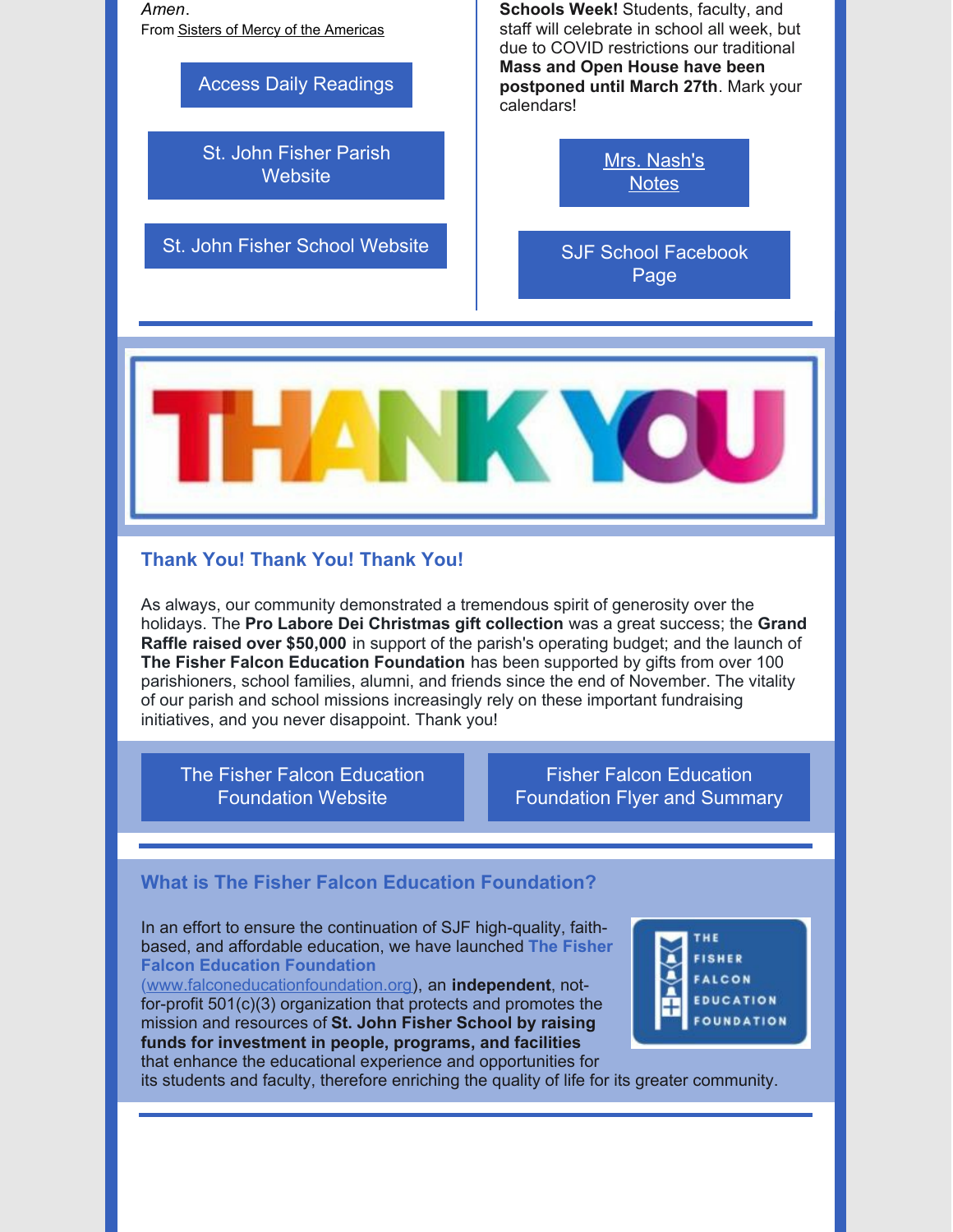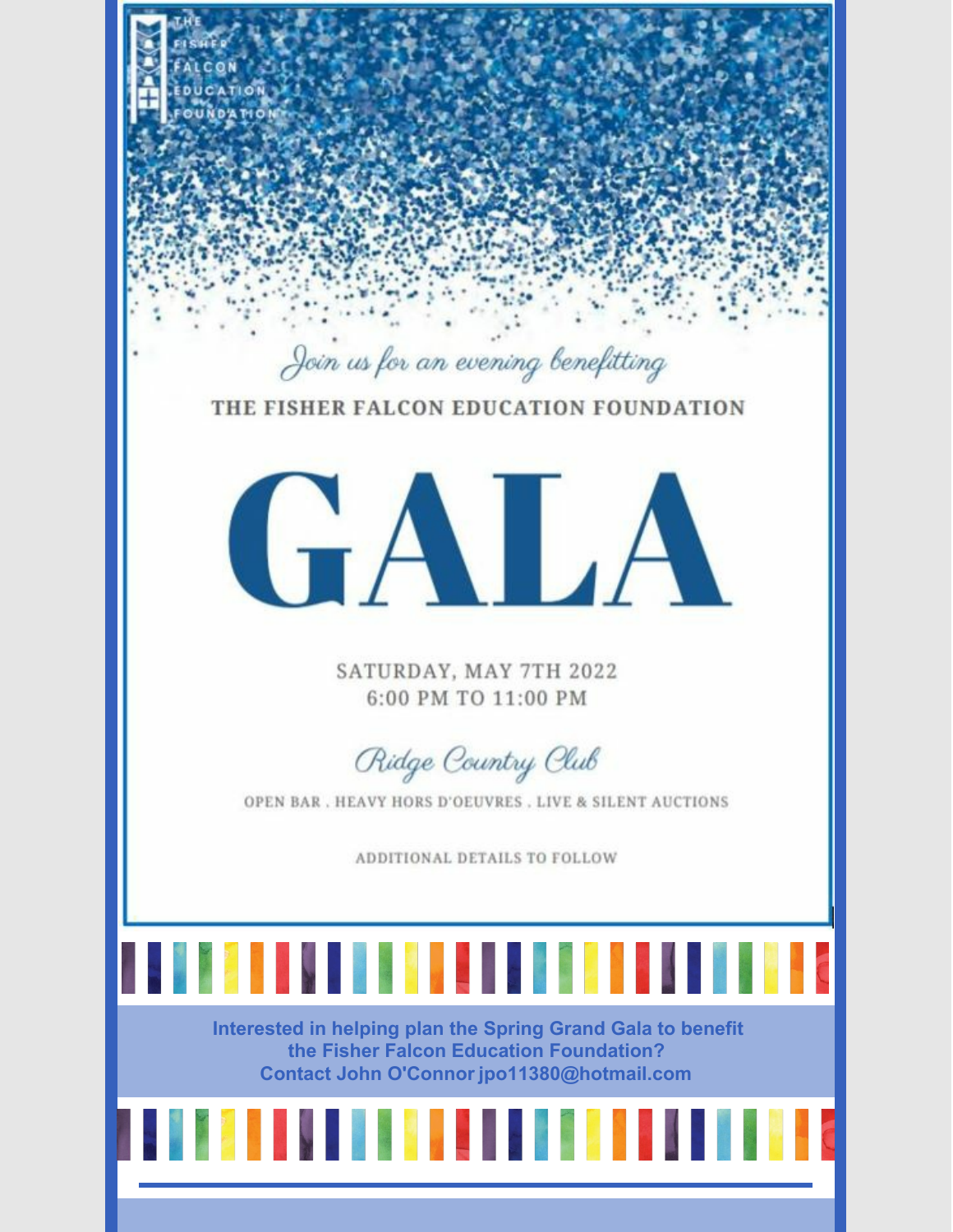#### **Thank You!**



A special **thanks** to Anna Duffy, Cathy Hayes, Tim Bush, and Chas Hayes for their time and hardwork in **decorating the church grounds for Christmas**. They helped in various ways, ranging from setting up the Nativity Scene, to beautifying the grounds with fresh pines, to putting up Christmas lights. Thank you also to all of those **volunteers who helped the SJF Environmental Committee decorate the inside of our church** so beautifully for the Christmas season.



#### **Pro Labore Dei News**

*Due to the current rise in covid-19 cases the mission is shut down for the SJF community for the month of January. There will be no collection of goods in the parking lot on any Saturday. We hope to resume all activity on Saturday, February 5th, but please follow the bulletin and Facebook for confirmation before donating.*

The next lunch making session will be on **Saturday, February 5th at 9am**. As always **we welcome all donations** for the makings **and volunteers** to help compile the lunches. Whatever you can do will be greatly appreciated. Donations needed are:

 **loaves of bread 15 tomatoes heads of lettuce bags of chips**

Please note that the time for the **regular food collection has changed to 9:30 - 10:00 am beginning in February** on the parking lot. Please note that food pantries are in constant need of supplies. Thanks for your understanding. As always, you are all so awesome.

Any questions, feel free to contact Pam O'Mara (773-612-0281) or Jerry and Pat Hayes (773-239-8428)

> SJF Service [Opportunities](https://www.facebook.com/groups/326861160840154) Facebook Page

|    |            | <b>Renew My Church - Decision Postponed</b><br>The Cardinal's decision for our parish grouping in the<br>Renew My Church process has been delayed until<br>March. Please send any questions or comments you have<br>to our committee at renewmychurch@sjfschool.us. |     |     |     |    |     |
|----|------------|---------------------------------------------------------------------------------------------------------------------------------------------------------------------------------------------------------------------------------------------------------------------|-----|-----|-----|----|-----|
| FΒ | <b>APR</b> | MA\                                                                                                                                                                                                                                                                 | JUL | AUG | SFP | NO | DEC |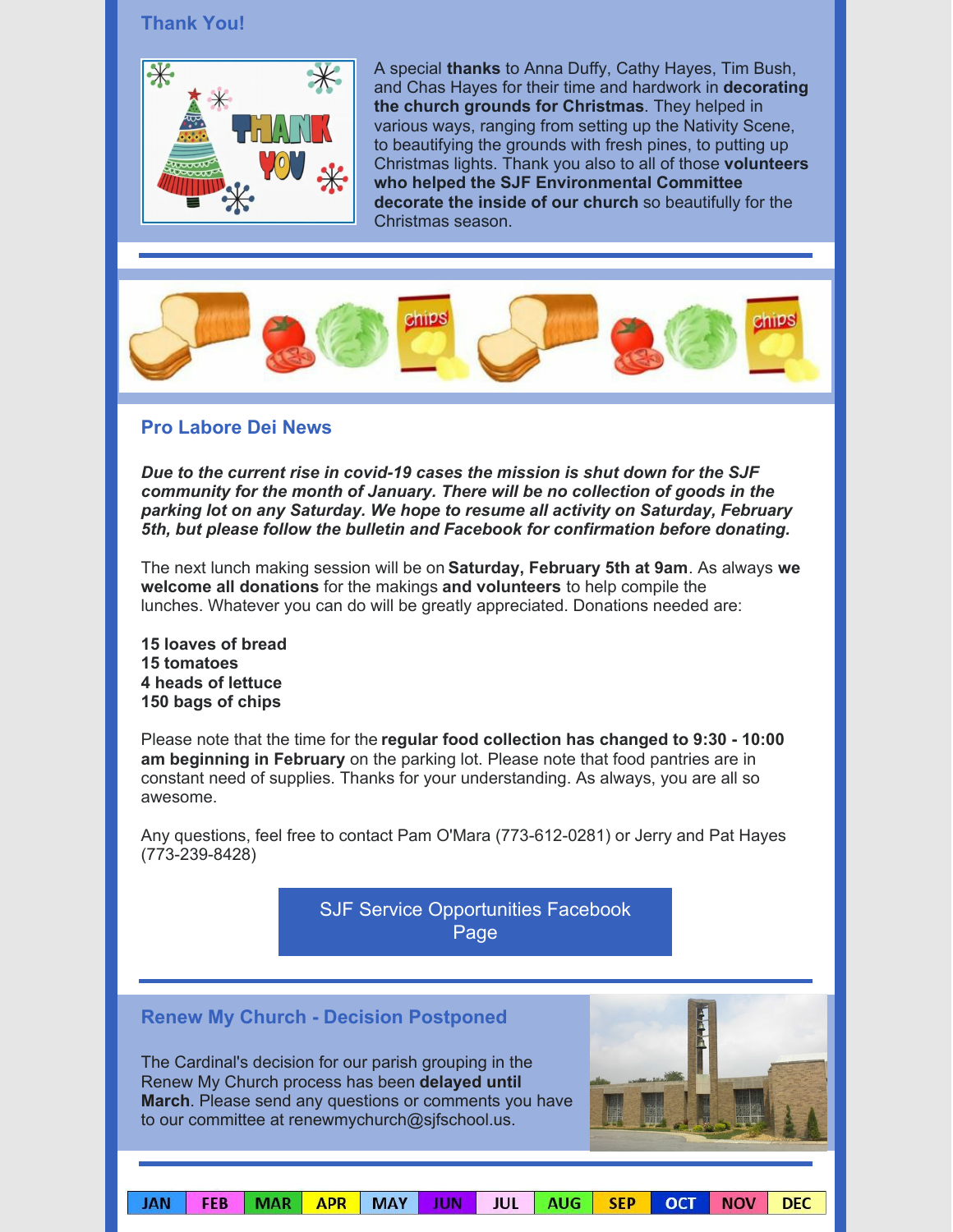#### **MANNA**

**Thank you** to parishioners, school famlies, and friends for shopping with us during the Christmas Season. It was great to see so many supporters - even through the masks! Please remember that **Manna is available year round**.

Manna **earnings reports** will be available starting January 18, 2022. Please inquire at any cash and carry sale or email us at [sjfmann@gmail.com](mailto:sjfmann@gmail.com).

A couple of Manna Tips:

- Kohls allows you to **pay your Kohls bill** with gift cards purchased through Manna.
- **Use no-fee Visa cards for co-pays**, **deductibles** (dental and medical) and any **other purchases** you make that gift cards are not available.



For details on the 5-8th grade program, go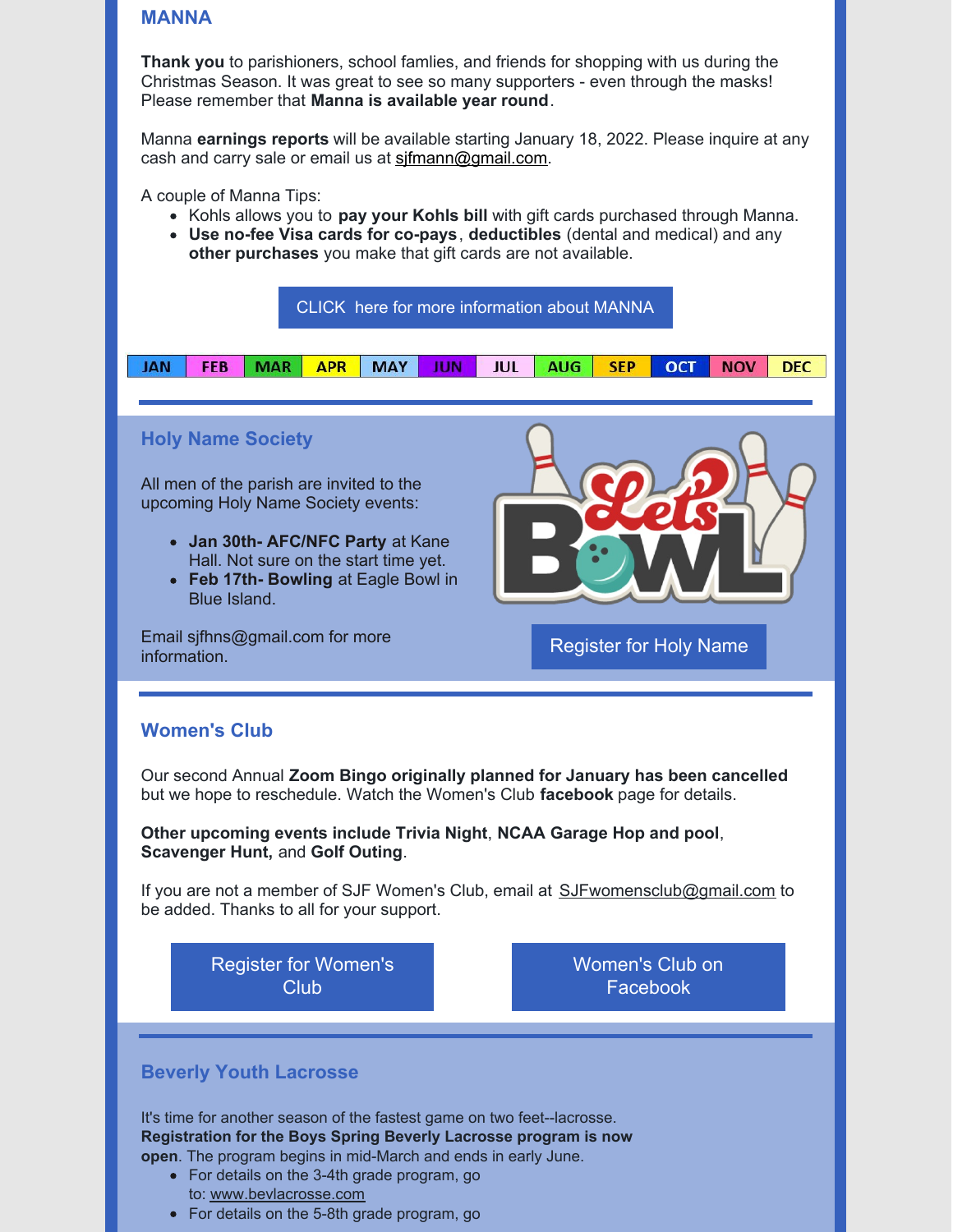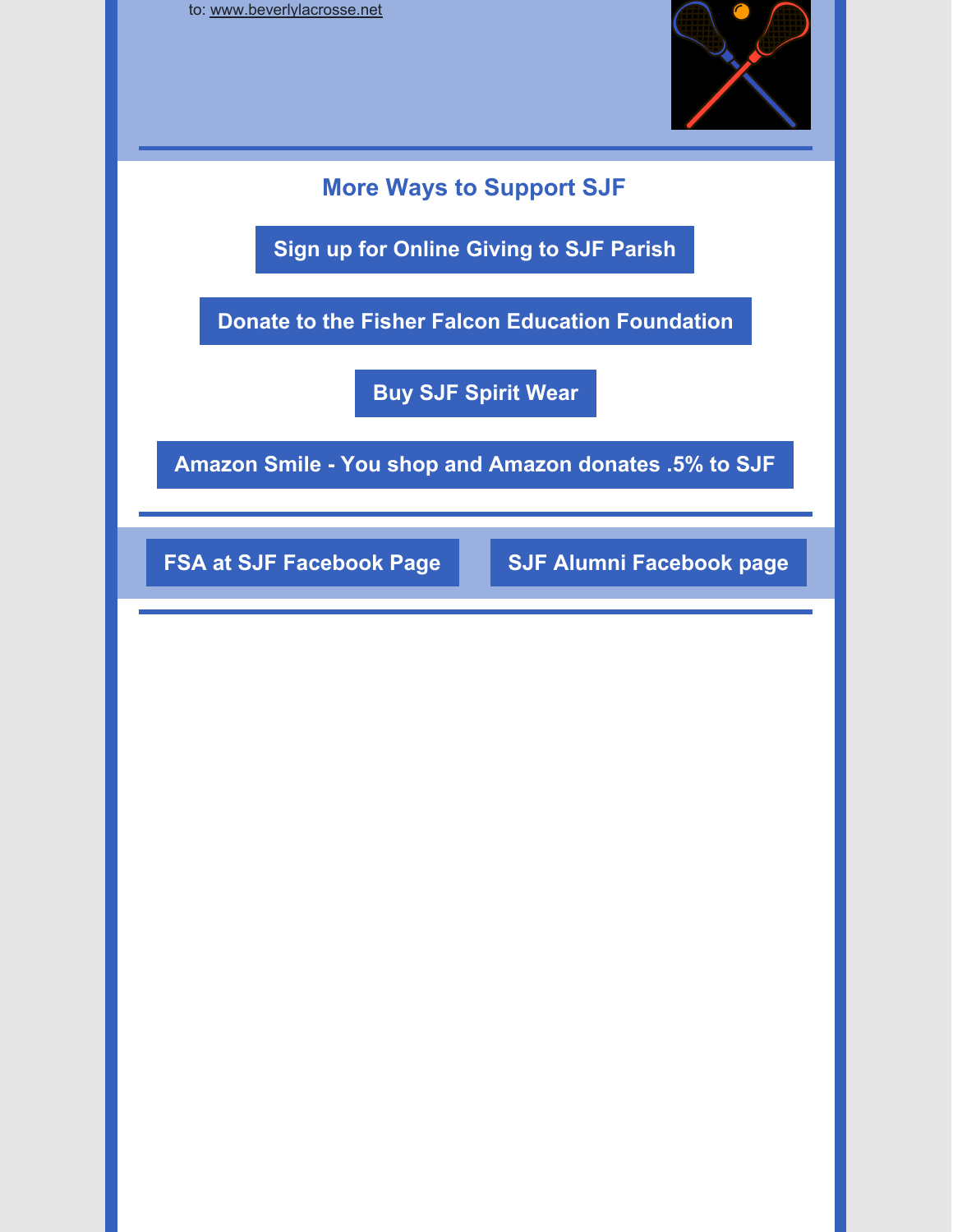

Read all of the bulletins on the parish website. Click below for the most recent bulletins: